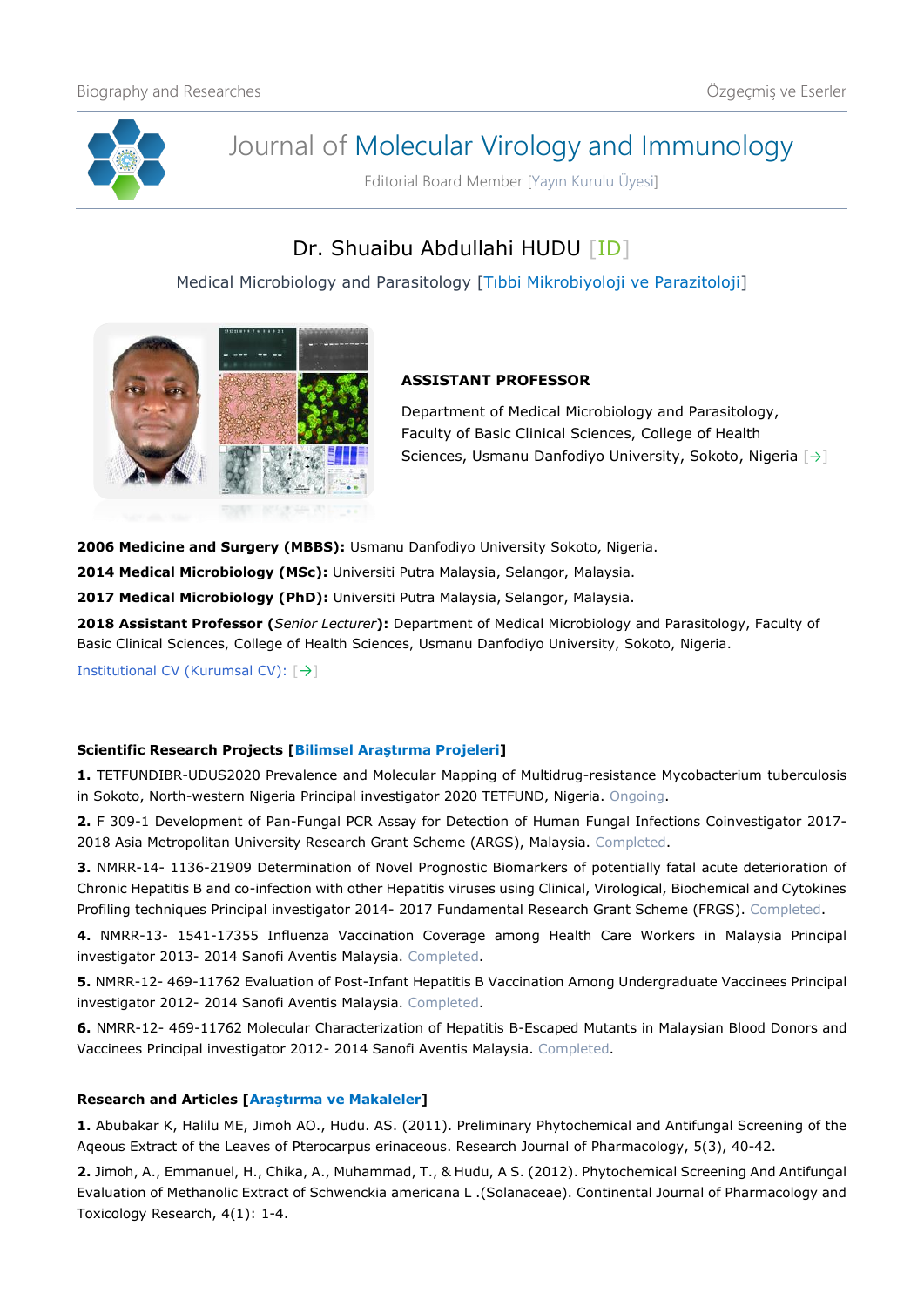**3.** Abdulgafar O.Jimoh, E. U. E., Zuwaira Sani, Hudu A. Shuaibu. (2011). The Pattern of Antibiotic Use in a Family Medicine Department of a Tertiary Hospital in Sokoto, North Western Nigeria. Journal of Clinical and Diagnostic Research [serial online], 5(3), 566-569.

**4.** Hudu A S and Jimoh AO. (2011). Assessment of Socioeconomic, Demographic and Health Problems of Al-Majiri in Sokoto State, North- Western Nigeria. International Journal of Tropical Medicine 2011, 6(3), 58-60.

**5.** Ameh, J., Ahmad, R. M., Ekeh, N., Linga, P., Mangoro, Z., Imam, A. U. Hudu, S. (2012). Laboratory diagnosis of malaria: Comparing giemsa stained thick blood films with rapid diagnostic test (RDT) in an endemic setting in Northwest Nigeria. Journal of Medical Laboratory and Diagnosis Vol, 3(2), 10-15.

**6.** Hudu Shuaibu Abdullahi, Jimoh AbdulGafar Olayilola, Abubakar Kabiru, Bello Aminu. (2013). Common antimalarial drug prescription and patient affordability in Sokoto Nigeria. International Journal of Pharmacy and Pharmaceutical Sciences 5, 428-431.

**7.** Hudu, S. A., Malik, Y. A., Niazlin, M. T., Harmal, N. S., & Sekawi, Z. (2013). An Overview of Hepatitis B Virus Surface Antigen Mutant in the Asia Pacific. Curr Issues Mol Biol, 16(2), 69-78. [\[PMED\]](https://pubmed.ncbi.nlm.nih.gov/24014801/)

**8.** Hudu, S. A., Malik, Y. A., Niazlin, M. T., Harmal, N. S., Adnan, A., Alshrari, A. S., & Sekawi, Z. (2013). Antibody and immune memory persistence post infant hepatitis B vaccination. Patient Prefer Adherence, 7, 981-986. [\[Crossref\]](https://doi.org/10.2147/PPA.S49776) [\[PMED\]](https://pubmed.ncbi.nlm.nih.gov/24101865/)

**9.** Hudu, S. A., Malik, Y. A., Niazlin, M. T., Harmal, N. S., Alshrari, A. S., & Sekawi, Z. (2013). Isolated hepatitis B core antibody positive among vaccinated cohort in Malaysia. Ann Saudi Med, 33(6), 591-594. [\[Crossref\]](https://doi.org/10.5144/0256-4947.2013.591) [\[PMED\]](https://pubmed.ncbi.nlm.nih.gov/24413864/)

**10.** Bello, A., Jimoh, A., Shittu, S., and Hudu, S. (2014). Prevalence of urinary schistosomiasis and associated haemato-proteinuria in Wurno Rural Area of Sokoto State, Nigeria. Orient Journal of Medicine 26, 114-121.

**11.** Hudu, S.A., Harmal, N.S., Saeed, M.I., Alshrari, A.S., Malik, Y.A., Niazlin, M.T., Hassan, R., and Sekawi, Z. (2015). Naturally occurring hepatitis B virus surface antigen mutant variants in Malaysian blood donors and vaccinees. European Journal of Clinical Microbiology & Infectious Diseases, 34(7):1349-59. [\[Crossref\]](https://doi.org/10.1007/s10096-015-2358-1) [\[PMED\]](https://pubmed.ncbi.nlm.nih.gov/25792010/)

**12.** Hudu, S.A., Alshrari, A.S., Syahida, A., and Sekawi, Z. (2016). Cell culture, technology: enhancing the culture of diagnosing human diseases. Journal of clinical and diagnostic research: JCDR 10, DE01-5. [\[Crossref\]](https://doi.org/10.7860/JCDR/2016/15837.7460) [\[PMED\]](https://pubmed.ncbi.nlm.nih.gov/27134874/)

**13.** Shuaibu Abdullahi Hudu, Saadatu Haruna Shinkafi, Shuaibu Umar (2016). An overview of recombinant vaccine technology, adjuvants and vaccine delivery methods. Int J Pharm Pharm Sci, 8(11):19-24.

**14.** Chin, V. K., Aziz, N. A. A., Hudu, S. A., Harmal, N. S., Syahrilnizam, A., Jalilian, F. A., & Zamberi, S. (2016). Design and validation of small interfering RNA on respiratory syncytial virus M2-2 gene: A potential approach in RNA interference on viral replication. Journal of virological methods, 236, 117-125. [\[Crossref\]](https://doi.org/10.1016/j.jviromet.2016.07.012) [\[PMED\]](https://pubmed.ncbi.nlm.nih.gov/27432115/)

**15.** Hudu, S. A., Harmal, N. S., Malina, O., & Sekawi, Z. (2016). Influenza vaccination among Malaysian healthcare workers: a survey of coverage and attitudes. The Medical journal of Malaysia, 71(5), 231-237. [\[PMED\]](https://pubmed.ncbi.nlm.nih.gov/28064287/)

**16.** Hudu, Shuaibu A., Nabil S. Harmal, Mohammed I. Saeed, Ahmad S. Alshrari, Yasmin A. Malik, Mohd T. Niazlin, Roshida Hassan, and Zamberi Sekawi (2016). Molecular and serological detection of occult hepatitis B virus among healthy hepatitis B surface antigen-negative blood donors in Malaysia. African health sciences, 16(3), 677-683. [\[Crossref\]](https://doi.org/10.4314/ahs.v16i3.6) [\[PMED\]](https://pubmed.ncbi.nlm.nih.gov/27917199/)

**17.** Umar, S., Shinkafi, S. H., Hudu, S. A., Neela, V., Suresh, K., & Nordin, S. A. (2017). Prevalence and molecular characterisation of Schistosoma haematobium among primary school children in Kebbi State, Nigeria. Ann Parasitol, 63(2), 133–139. [\[Crossref\]](https://doi.org/10.17420/ap6302.97) [\[PMED\]](https://pubmed.ncbi.nlm.nih.gov/28822206/)

**18.** Hudu, S. A., Niazlin, M. T., Nordin, S. A., Harmal, N. S., Tan, S. S., Omar, H., ... & Sekawi, Z. (2018). Hepatitis E virus isolated from chronic hepatitis B patients in Malaysia: Sequences analysis and genetic diversity suggest zoonotic origin. Alexandria Journal of Medicine 2018; 54(4):487-494. [\[Crossref\]](https://doi.org/10.1016/j.ajme.2017.07.003)

**19.** Hudu, S.A., Niazlin, M.T., Nordin, S.A. and Sekawi, Z., (2017). Hepatitis E Virus Infection in the Perspective of Acuteon-chronic Liver Failure. Annals of Medical and Health Sciences Research. 7: 271-275.

**20.** Hudu, S.A., Niazlin, M.T., Nordin, S.A, Saeed M.I, Tan S.S, Sekawi Z. (2017). Expression of Human Cytokine Genes Associated with Chronic Hepatitis B Disease Progression. Iranian Journal of Immunology, 14(4), pp. 281-292. [\[PMED\]](https://pubmed.ncbi.nlm.nih.gov/29276181/)

**21.** Hudu, S. A., Niazlin, M. T., Nordin, S. A., Saeed, M. I., Tan, S. S., Omar, H., ... & Sekawi, Z. (2018). Quantitative Hepatitis B e Antigen: A Better Predictor of Hepatitis B Virus DNA than Quantitative Hepatitis B Surface Antigen. Clinical laboratory, 64(4), 443-449. [\[Crossref\]](https://doi.org/10.7754/Clin.Lab.2017.170916) [\[PMED\]](https://pubmed.ncbi.nlm.nih.gov/29739076/)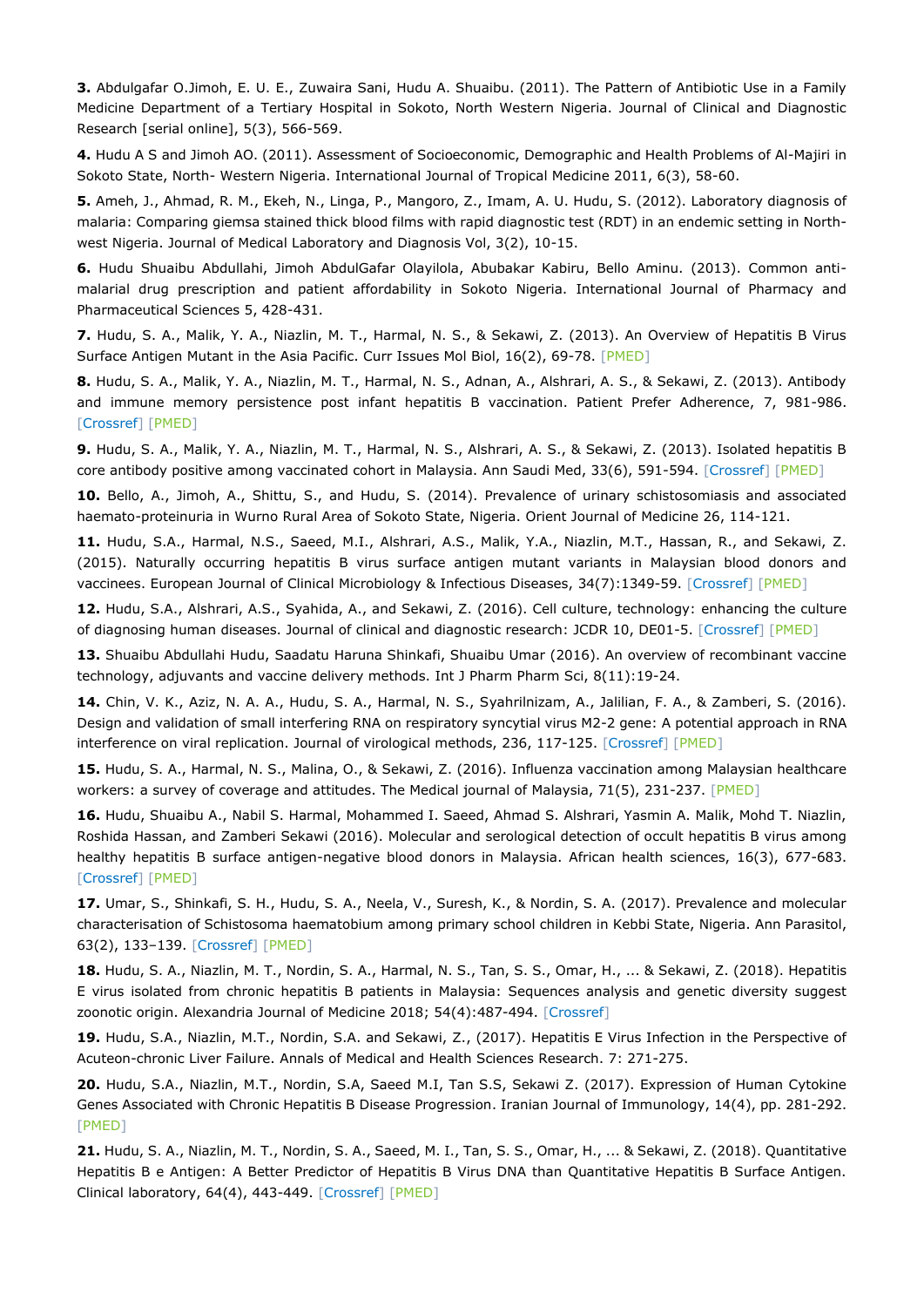**22.** Shuaibu A. Hudu, Nabil S. Hamal. Molecular and Conventional Methods of Detecting Respiratory Viruses among Children with Lower Respiratory Tract Infection in Sokoto, Nigeria (2018). Bo Med J, 15(1): 65-76. [\[Crossref\]](https://doi.org/10.31173/bomj.bomj_96_15)

**23.** Hudu, S.A. and Hamal, N.S. Small Interfering RNA and the Quest for an Effective Respiratory Syncytial Virus Therapy. Journal of Medical Laboratory Science; 3(2): 28 - 36.

**24.** Hudu SA, Niazlin MT, Nordin SA, Tan SS, Omar H, Shahar H, Mutalib NA, Sekawi Z. Genetic diversity of hepatitis B co-infection with hepatitis C, D and E viruses among Malaysian chronic hepatitis B patients. Afri Health Sci. 2018; 18(4): 1117-1133. [\[Crossref\]](https://doi.org/10.4314/ahs.v18i4.33) [\[PMED\]](https://pubmed.ncbi.nlm.nih.gov/30766578/)

**25.** Krishnan P, Abdullah M, Hudu S.A, Sekawi Z, Tan S, Amin-Nordin S. Human leukocyte antigen (HLA) class II association in chronic hepatitis B patients with hepatocellular carcinoma in a Malay population: A pilot study. Tropical Biomedicine. 2019; 36 (3):703-8. [\[PMED\]](https://pubmed.ncbi.nlm.nih.gov/33597492/)

**26.** Shinkafi SH, Umar S, Neela VK, Noordin SM, Noordin SA, Hudu SA, Zainudin Z. Isolation of Janthinobacterium lividum from early onset neonatal sepsis patients in Malaysia. Afri Health Sci. 2019;19(3): 2378-2389. [\[Crossref\]](https://doi.org/10.4314/%20ahs.v19i3.11) [\[PMED\]](https://pubmed.ncbi.nlm.nih.gov/32127808/)

**27.** Hudu SA, Shinkafi SH. A Genetic Insight and Overview of Zika Virus Infection: An Important Emerging Viral Infection. Journal of Advances in Medicine and Medical Research. 2019:1-12.

**28.** Shuaibu Abdullahi Hudu, Mohd Taib Niazlin, Syafinaz Amin Nordin, Soek Siam Tan and Zamberi Sekawi, 2019. A Preliminary Study of Hudu's Score as a Prognostic Scoring System of Predicting the Risk of Liver Cirrhosis in Patients with Chronic Hepatitis B Infection. International Journal of Tropical Medicine, 14: 17-20.

**29.** Hudu SA, Umar S. An Overview of Schistosomiasis in Africa: Evolutional Origin and Diagnostic Challenges Asian Journal of Medicine and Health 2019;17(2):1-12.

**30.** Hudu SA, Shinkafi SH, Umar S, Makun B. Dynamics of Hepatitis B Virus Surface Antigen Level with Peripheral Blood Lymphocytes in Chronic Hepatitis B Infection. Journal of Advances in Medicine and Medical Research. 2020;18:1-9.

**31.** Hudu SA, Shinkafi SH, Umar S, Makun B, Dada K.M. Next-Generation Sequencing: A Critical Review of Its Applications in Clinical Microbiology. Annals of Clinical and Experimental Medicine. 2020;1(1):1-5.

**32.** Hudu S.A and Alshrari A.S. Preparedness in Containment of Coronavirus Disease-19 in the African Continent. Biosc.Biotech.Res.Comm. 2020; 13(3):1623-1629. [\[Crossref\]](https://doi.org/10.21786/bbrc/13.3/93)

**33.** Sa'adatu H.S., Neela V., Amin Nordin S., Sabariah M.N, Zainudin Z, Hudu S.A., and Mohammad A.B. (2020): Selective Amplification of Bacterial 16s RDNA Sequence from Clinical Samples. Bayero Journal of Medical Laboratory Science. 5(2): 98-105.

**34.** Mohd. Imran, Alshrari A.S., Mohammad Tauseef, Shah Alam Khan, Shuaibu Abdullahi Hudu & Abida (2021) Mucormycosis medications: a patent review, Expert Opinion on Therapeutic Patents [In-press] [\[Crossref\]](https://doi.org/10.1080/13543776.2021.1939308) [\[PMED\]](https://pubmed.ncbi.nlm.nih.gov/34082658/)

**35.** Hudu, S. A., & Hamal, N. S. (2021). Cross-Sectional Household Survey of Risk Behaviors Related to Viral Hepatitis among Adults in Sokoto-Nigeria. European Journal of Medical and Health Sciences, 3(3), 77-81. [\[Crossref\]](https://doi.org/10.24018/ejmed.2021.3.3.883)

**36.** Hudu, S.A. (2021). An Overview of Innate Immune Response to Human Rhinovirus Infection. J Mol Virol Immunol 2, 75-85. [\[Crossref\]](https://doi.org/10.46683/jmvi.2021.34)

#### **Book Chapters [Kitap Bölümleri]**

**-**

#### **Published Abstracts and Conference Proceedings [Bildiriler]**

**1.** Hudu, S.A. (2012). Novel substitution of glutamine with lysine at position 16 of Hepatitis B surface antigen associated with diagnostic and immune escape. In 4th World Congress on Virology (Hilton San Antonio Airport, TX, USA: J Antivir Antiretrovir), pp. 223.

**2.** Hudu, S., Sekawi, Z., Taib, N., Malik, Y., and Harmal, N. (2013). P24: Occult hepatitis B infection among vaccinated cohort. Journal of Viral Hepatitis 20, pp. 30. [\[Crossref\]](https://doi.org/10.1111/jvh.12166_23)

**3.** Hudu S, Ibrahim M, Harmal N, Alshrari A, Niazlin M, Malik Y, and Zamberi, S. (2014). Molecular characterizations of hepatitis B escape mutants among blood donors in Malaysia. Journal of Viral Hepatitis 21, pp. 40.